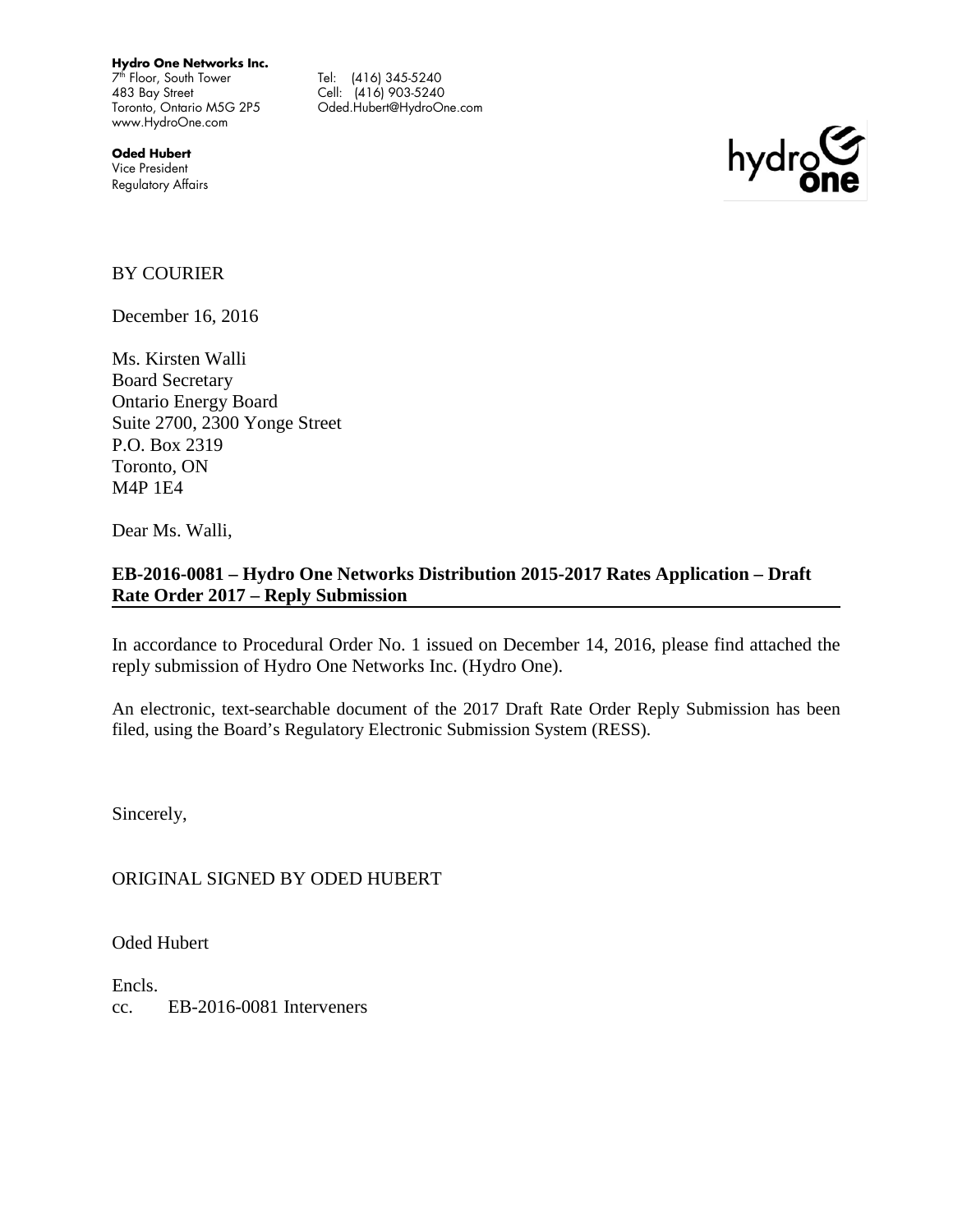Hydro One Networks Inc. Filed: 2016-12-16 EB-2016-0081 Reply Submission Page 1 of 3

# **Hydro One Networks Inc.**

# **Application for approval of an electricity distribution rate order, effective January 1, 2017**

# **Reply Submission**

# **Introduction**

On October 7, 2016, Hydro One Network Inc. (Hydro One) applied for the approval of its draft rate order (DRO) for 2017 distribution rates. Hydro One updated the DRO for cost of capital and the new Remote and Rural Rate Protection (RRRP) amount on November 18, 2016. The Notice of Hearing was issued on November 25, 2016

On December 14, 2016 the Ontario Energy Board (OEB or Board) issued Procedural Order No 1 approving intervenor status of The Society of Energy Professionals (Society) and Energy Probe Research Foundation (Energy Probe) and ordering comments from OEB Staff and Intervernors on the draft rate order application to be submitted no later than Thursday, December 15, 2016.

The Procedural Order further ordered that Hydro One shall file its reply submissions to the comments of the parties no later than Friday, December 16, 2016.

Hydro One has received comments from OEB Staff and Energy Probe and submits the following reply submission.

# **Board Staff**

Board Staff submitted comments on several aspects of the application, including implementation of the final year of the EB-2013-0416 decision, cost allocation and revenue-to-cost ratio changes, transition to fully fixed rates for residential classes, deferral and variance account recovery and RRRP. Hydro One is in agreement with the comments provided by Board Staff.

Also in the comments provided, Board Staff have correctly indicated that Note 1 of Schedule 1.5 is missing. Hydro One has reproduced Schedule 1.5 with Note 1 visible, which is Attachment 1 to this submission.

# **Energy Probe**

In its submission Energy Probe provided comments on several aspects of the application. Hydro One's reply submission responds to those sections where specific comments were requested or warranted.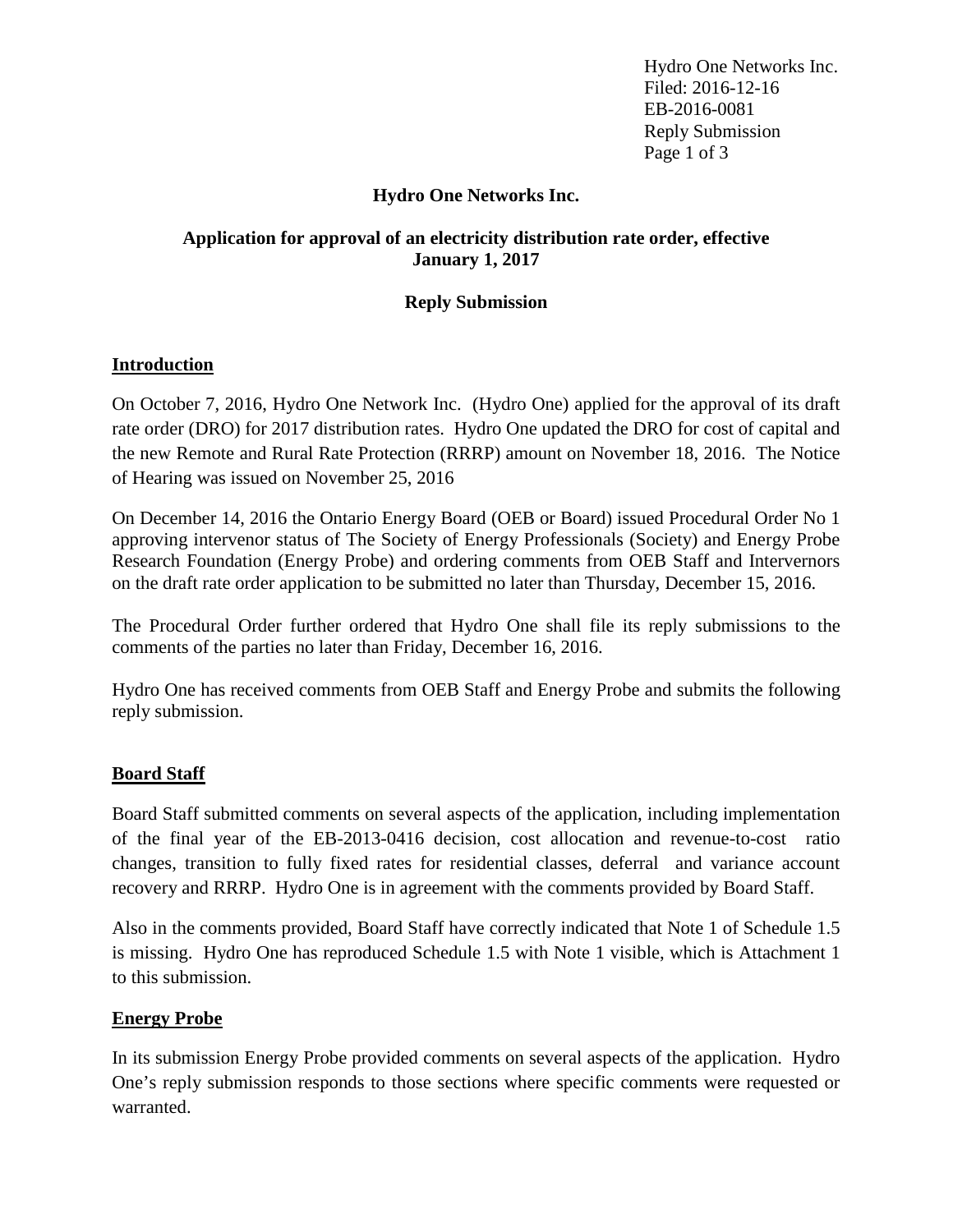Hydro One Networks Inc. Filed: 2016-12-16 EB-2016-0081 Reply Submission Page 2 of 3

# **Update to Cost of Capital**

Hydro One has provided Exhibit 1.4 – 'Capital Structure and Return on Capital' and Exhibit 1.4.1 – 'Cost of Long-Term Debt Capital' that provide the information used to support the return on debt in the distribution revenue requirement and rates requested in this application.

The schedule of long-term debt provided in Exhibit 1.4.1 indicates the offering date of each debt issue (embedded, new and forecast) and identifies the amount attributable to Hydro One's Distribution business. Hydro One has also reproduced a schedule of Cost of Long-Term Debt Capital from its Transmission application (EB-2016-0160), currently before the Board, and included it with this response as Attachment 2. This schedule was updated and provided to the Board on December 2, 2016 and provides the offering date of each debt issue (embedded, new and forecast) and identifies the amount attributable to Hydro One's Transmission business.

The amount of each Hydro One Networks Inc. debt issue that is mapped to the Distribution business and the Transmission business is determined by the most recent, respective forecast of each business's borrowing requirements. The borrowing requirements for each business are driven mainly by their respective debt retirements, capital expenditures net of internally generated funds and the maintenance of their capital structure.

# **Determination of 2016 Revenue Requirement**

Energy Probe, too, has correctly identified that Note 1 is missing from Schedule 1.5. As indicated in the Board Staff response, Hydro One has reproduced Schedule 1.5 with Note 1 visible, with this submission.

# **Determination of Rate Riders**

Hydro One confirms that the deferral and variance account amount to be cleared in 2017 is based on the total amount of \$33.3M approved by the Board for disposition over a 3 year-period as per its March 12, 2015 Decision in EB -2013-0416. The proposed 2017 rate riders that collect the \$11.1M being disposed of in 2017 have been calculated based on the 2017 load forecast approved by the Board. As required by the Board, any differences between the actual and approved disposition amounts will be tracked in a variance account for disposition at a future proceeding.

# **RRRP Credit**

Per the requirements of Ontario Regulation 442/01, the RRRP charge amounts for 2017 will be specified by the Board and applicable to all electricity consumers in Ontario, and as such Hydro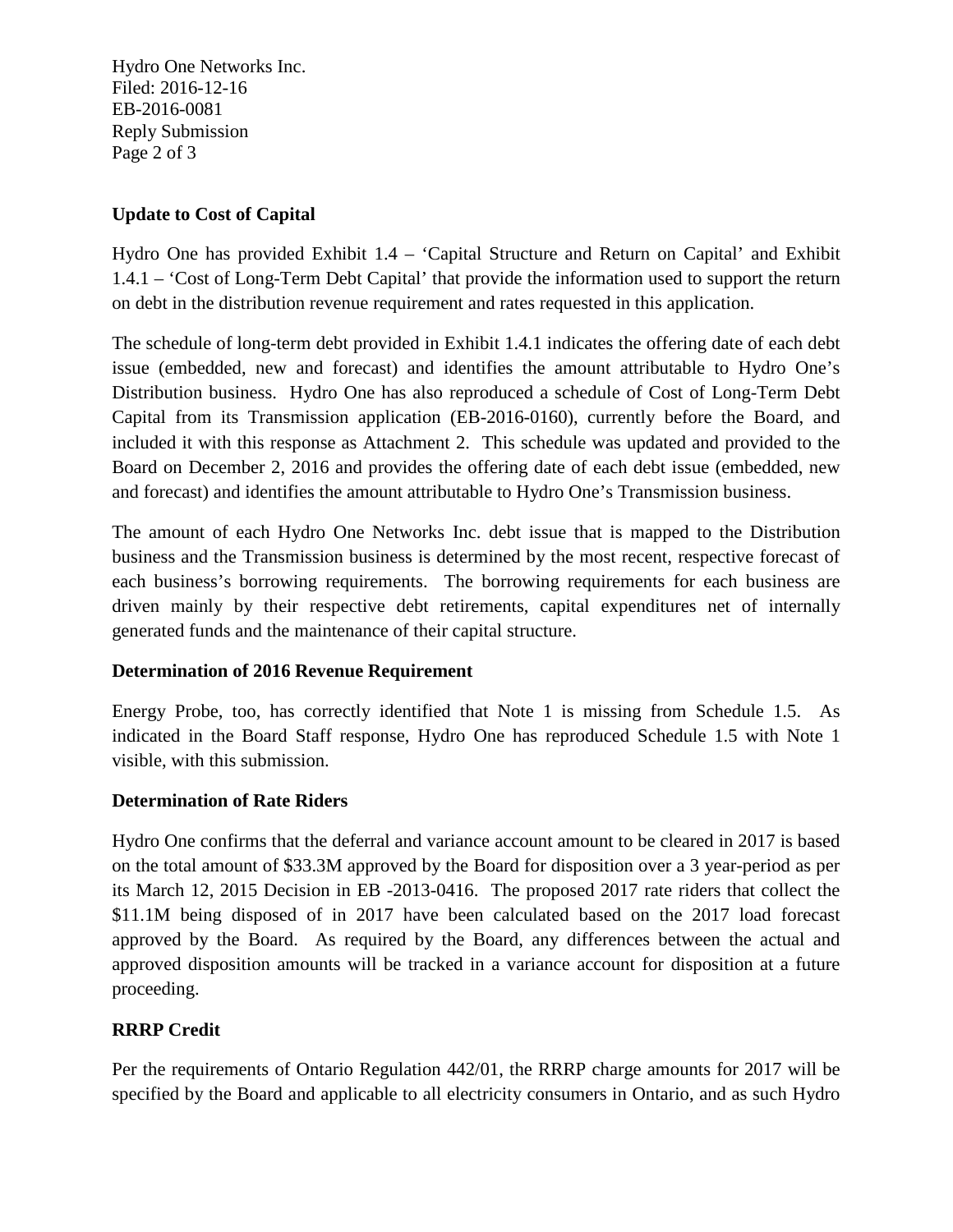Hydro One Networks Inc. Filed: 2016-12-16 EB-2016-0081 Reply Submission Page 3 of 3

One does not estimate this amount. In any case, consistent with section 2.8.12 of Chapter 2 of the Board's Filing Requirements, Hydro One is required to calculate the total bill impacts based on holding all regulatory charges constant and therefore an update to the RRRP charge amount would not impact the total bill impacts provided with the Draft Rate Order.

# **Rate Schedules and Bill Impacts**

Hydro One recognizes the comments raised by Energy Probe and acknowledges that Table 2 provided in the Draft Rate Order clearly shows the total bill impacts on all customer classes and for a range of consumption levels. The contents of the Notice were determined by the Board and are consistent with past practice that focuses on the total bill impacts for a typical residential customer, while also pointing interested parties to where additional details on the application can be found.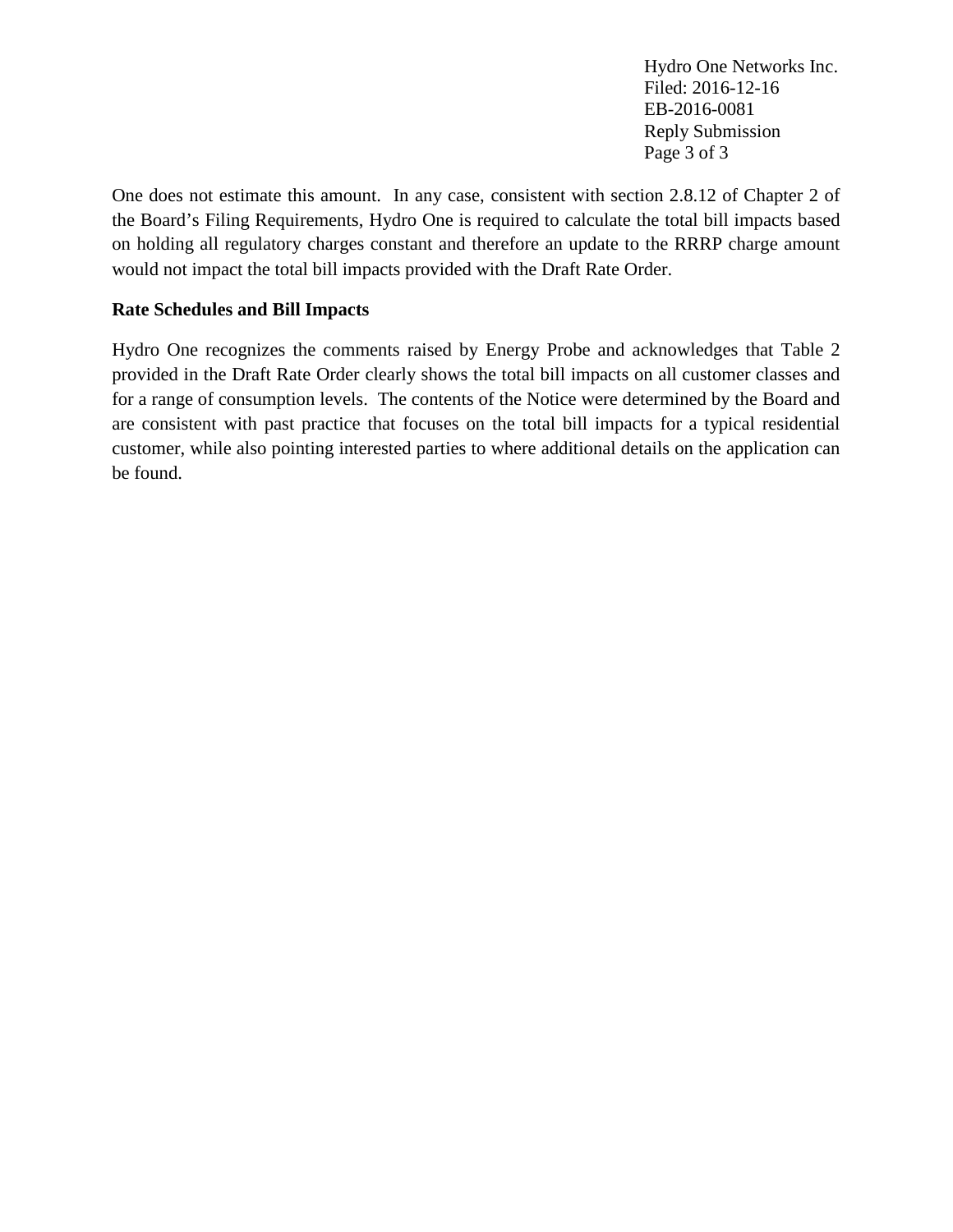Hydro One Networks Inc. Filed: 2016-12-16 EB-2016-0081 Reply Submission Attachment 1 Page 1 of 1

#### **Hydro One Networks Inc.**

Implementation of Decision with Reasons on EB-2013-0416

#### Income Tax

| $$$ millions)                                                                                                                              | <b>Supporting</b><br>Reference |                                                   |  | <b>Hydro One</b><br>Proposed<br>2017                                   |  | <b>OEB Decision</b><br>Impact<br>2017                                             | <b>OEB Approved</b><br>2017                                          | <b>Cost of Capital</b><br>Update<br>2017 | Revised<br>2017                                                                 |  |
|--------------------------------------------------------------------------------------------------------------------------------------------|--------------------------------|---------------------------------------------------|--|------------------------------------------------------------------------|--|-----------------------------------------------------------------------------------|----------------------------------------------------------------------|------------------------------------------|---------------------------------------------------------------------------------|--|
| <b>Income Taxes</b>                                                                                                                        | See supporting details below   |                                                   |  | 63.0                                                                   |  | (2.5)                                                                             | 60.6                                                                 | (11.9)                                   | 48.7                                                                            |  |
| <b>Income Tax Supporting Details</b>                                                                                                       |                                |                                                   |  |                                                                        |  |                                                                                   |                                                                      |                                          |                                                                                 |  |
| Rate Base                                                                                                                                  | Exhibit 1.2                    | $(a)$ \$                                          |  | 7,191.5 \$                                                             |  | $(1.6)$ \$                                                                        | 7,189.9 \$                                                           |                                          | \$<br>7,189.9                                                                   |  |
| Common Equity Capital Structure<br>Return on Equity                                                                                        | Exhibit 1.4                    | (b)<br>(c)                                        |  | 40.0%<br>10.16%                                                        |  |                                                                                   | 40.0%<br>9.93%                                                       | 0.0%<br>$-1.15%$                         | 40.0%<br>8.78%                                                                  |  |
| Return on Equity<br>Regulatory Income Tax                                                                                                  |                                | $(d) = a \times b \times c$<br>$(e) = 1$          |  | 292.3<br>63.0                                                          |  | (6.8)<br>(2.5)                                                                    | 285.4<br>60.6                                                        | (32.9)<br>(11.9)                         | 252.5<br>48.7                                                                   |  |
| Regulatory Net Income (before tax)                                                                                                         |                                | $(f) = d + e$                                     |  | 355.3                                                                  |  | (9.3)                                                                             | 346.0                                                                | (44.8)                                   | 301.2                                                                           |  |
| Timing Differences (Note 1)                                                                                                                |                                | (g)                                               |  | (111.8)                                                                |  |                                                                                   | (111.8)                                                              |                                          | (111.8)                                                                         |  |
| Taxable Income                                                                                                                             |                                | $(h) = f + g$                                     |  | 243.5                                                                  |  | (9.3)                                                                             | 234.2                                                                | (44.8)                                   | 189.4                                                                           |  |
| <b>Tax Rate</b><br><b>Income Tax</b><br>less: Income Tax Credits<br>Regulatory Income Tax                                                  |                                | (i)<br>$(i) = h \times i$<br>(k)<br>$(I) = j + k$ |  | 26.5%<br>64.5<br>(1.5)<br>63.0                                         |  | (2.5)<br>(2.5)                                                                    | 26.5%<br>62.1<br>(1.5)<br>60.6                                       | 0.0%<br>(11.9)<br>$\sim$<br>(11.9)       | 26.5%<br>50.2<br>(1.5)<br>48.7                                                  |  |
| Note 1. Book to Tax Timing Differences<br>Depreciation<br><b>CCA</b><br><b>Other Timing Differences</b><br><b>Total Timing Differences</b> |                                |                                                   |  | Hydro One<br>Proposed<br>2017<br>390.2<br>(407.2)<br>(94.7)<br>(111.8) |  | <b>OEB Decision</b><br>Impact<br>2017<br>$\overline{\phantom{a}}$<br>$\mathbf{r}$ | <b>OEB Approved</b><br>2017<br>390.2<br>(407.2)<br>(94.7)<br>(111.8) | Cost of Capital<br>Update<br>2017<br>÷,  | <b>Revised OEB</b><br>Approved<br>2017<br>390.2<br>(407.2)<br>(94.7)<br>(111.8) |  |